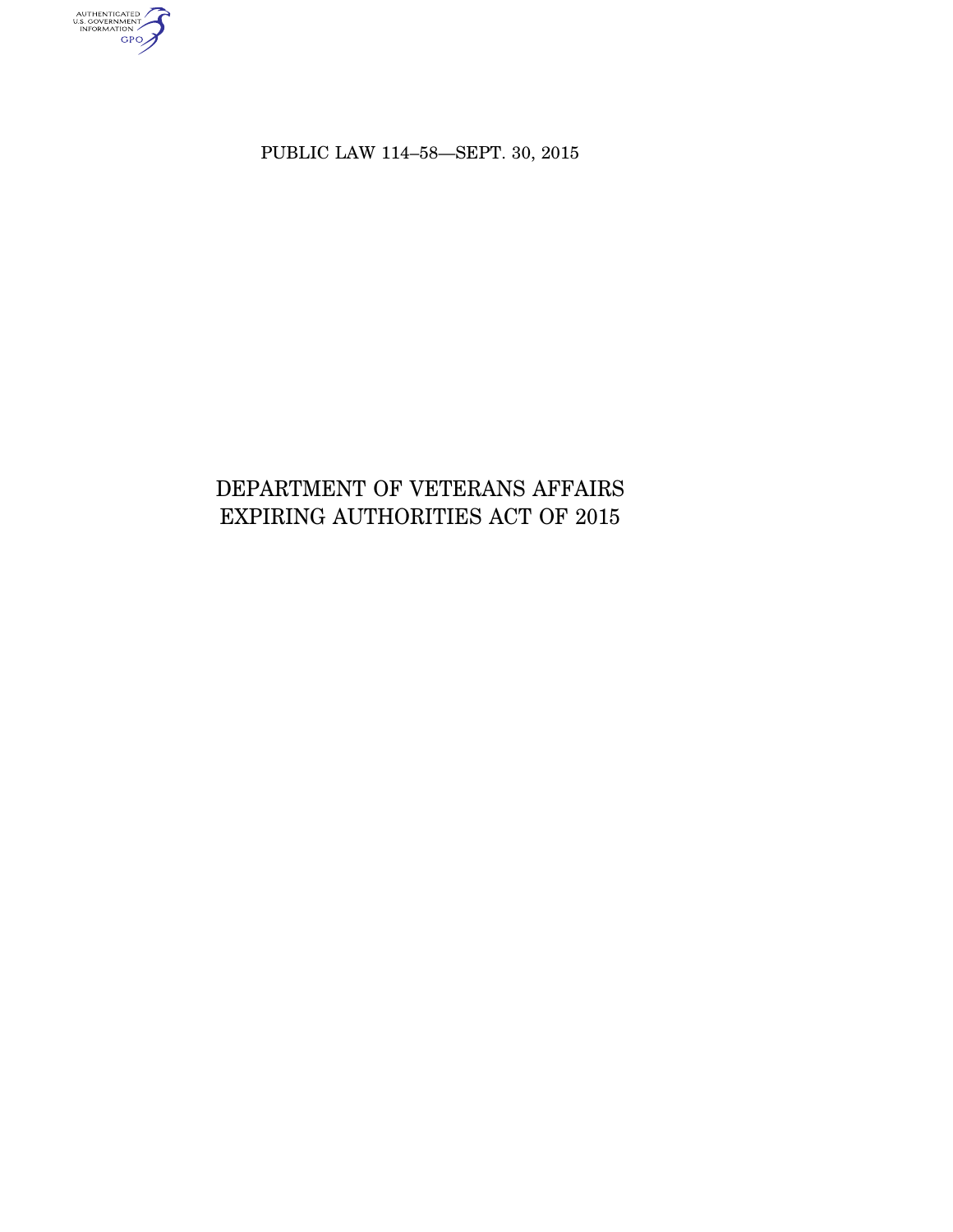### Public Law 114–58 114th Congress

#### An Act

Sept. 30, 2015

[S. 2082]

To amend title 38, United States Code, to extend certain expiring provisions of law administered by the Secretary of Veterans Affairs, and for other purposes.

*Be it enacted by the Senate and House of Representatives of the United States of America in Congress assembled,* 

Department of Veterans Affairs Expiring Authorities Act of 2015. 38 USC 101 note.

#### **SECTION 1. SHORT TITLE; TABLE OF CONTENTS.**

(a) SHORT TITLE.—This Act may be cited as the ''Department of Veterans Affairs Expiring Authorities Act of 2015''.

(b) TABLE OF CONTENTS.—The table of contents for this Act is as follows:

- Sec. 1. Short title; table of contents.
- Sec. 2. References to title 38, United States Code. Sec. 3. Scoring of budgetary effects.
- 

#### TITLE I—EXTENSIONS OF AUTHORITY RELATING TO HEALTH CARE

- Sec. 101. Extension of authority for collection of copayments for hospital care and nursing home care.
- Sec. 102. Extension of requirement to provide nursing home care to certain veterans with service-connected disabilities.
- Sec. 103. Extension of authorization of appropriations for assistance and support services for caregivers.
- Sec. 104. Extension of authority for recovery from third parties of cost of care and services furnished to veterans with health-plan contracts for non-service-connected disability.
- Sec. 105. Extension of authority for pilot program on assistance for child care for certain veterans receiving health care.
- Sec. 106. Extension of authority to make grants to veterans service organizations for transportation of highly rural veterans. Sec. 107. Extension of authority for DOD–VA Health Care Sharing Incentive Fund.
- Sec. 108. Extension of authority for joint Department of Defense-Department of
- Veterans Affairs Medical Facility Demonstration Fund.
- Sec. 109. Extension of authority for pilot program on counseling in retreat settings for women veterans newly separated from service.

#### TITLE II—EXTENSIONS OF AUTHORITY RELATING TO BENEFITS

- Sec. 201. Extension of authority for the Veterans' Advisory Committee on Education.
- Sec. 202. Extension of authority for calculating net value of real property at time of foreclosure.
- Sec. 203. Extension of authority relating to vendee loans.
- Sec. 204. Extension of authority to provide rehabilitation and vocational benefits to members of the Armed Forces with severe injuries or illnesses.

#### TITLE III—EXTENSIONS OF AUTHORITY RELATING TO HOMELESSNESS

- Sec. 301. Extension of authority for homeless veterans reintegration programs.
- Sec. 302. Extension of authority for homeless women veterans and homeless veterans with children reintegration program.
- Sec. 303. Extension of authority to provide housing assistance for homeless veterans.
- Sec. 304. Extension of authority to provide financial assistance for supportive services for very low-income veteran families in permanent housing.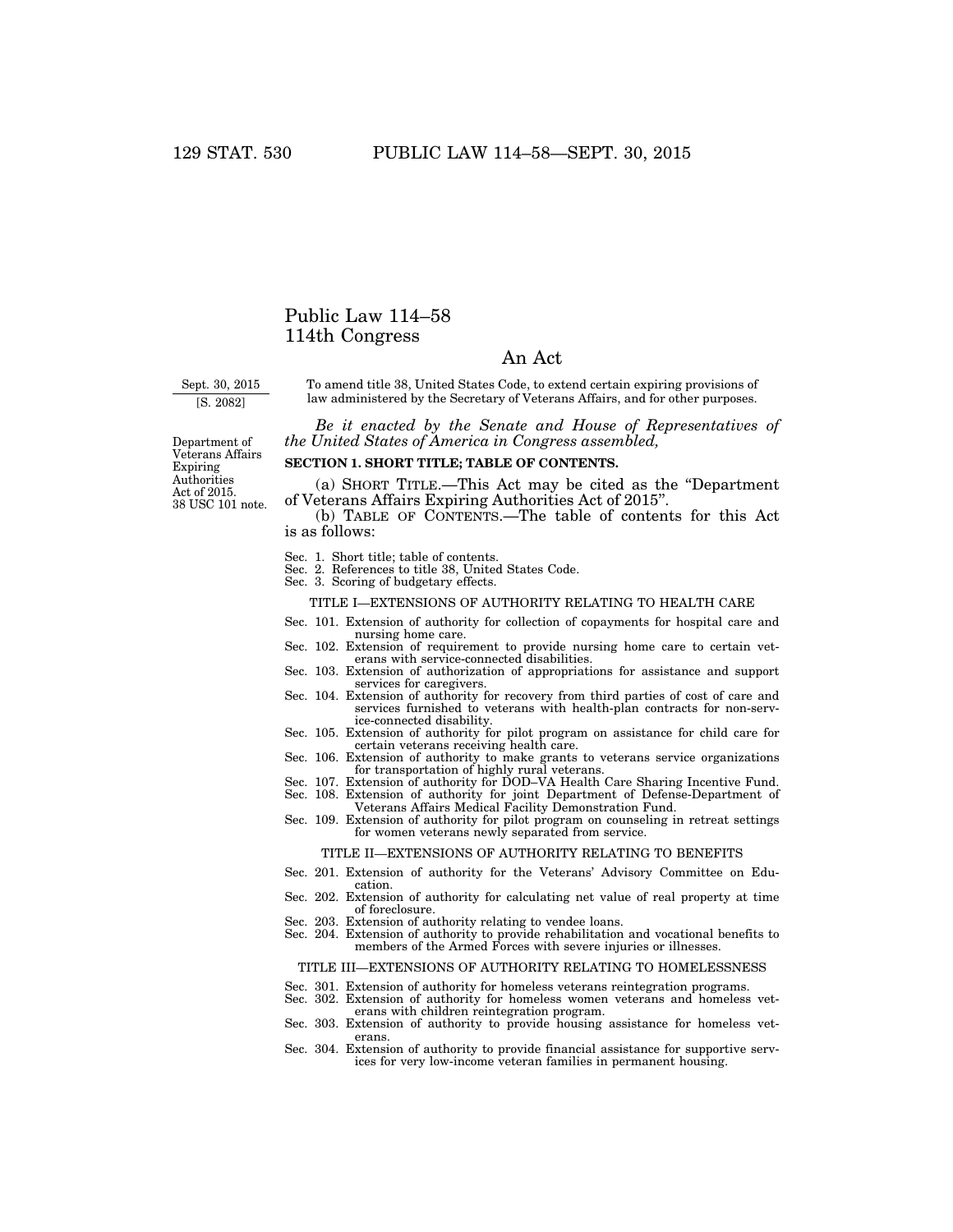- Sec. 305. Extension of authority for grant program for homeless veterans with special needs.
- Sec. 306. Extension of authority for the Advisory Committee on Homeless Veterans.
- Sec. 307. Extension of authority for treatment and rehabilitation services for seriously mentally ill and homeless veterans.
- Sec. 308. Extension of authority to provide referral and counseling services for certain veterans at risk of homelessness.

TITLE IV—OTHER EXTENSIONS AND MODIFICATIONS OF AUTHORITY

- Sec. 401. Extension of authority for transportation of individuals to and from Department facilities.
- Sec. 402. Extension of authority for monthly assistance allowances under the Office of National Veterans Sports Programs and Special Events.
- Sec. 403. Extension of authority for operation of the Department of Veterans Affairs regional office in Manila, the Republic of the Philippines.
- Sec. 404. Extension of requirement to provide reports to Congress regarding equitable relief in the case of administrative error.
- Sec. 405. Extension of authorization of appropriations for adaptive sports programs for disabled veterans and members of the Armed Forces.
- Sec. 406. Extension of authority for Advisory Committee on Minority Veterans.
- Sec. 407. Extension of authority for temporary expansion of eligibility for specially adapted housing assistance for certain veterans with disabilities causing difficulty ambulating.
- Sec. 408. Extension of authority to enter into agreement with the National Academy of Sciences regarding associations between diseases and exposure to dioxin and other chemical compounds in herbicides.
- Sec. 409. Extension of authority for performance of medical disabilities examinations by contract physicians.
- Sec. 410. Restoration of prior reporting fee multipliers.
- Sec. 411. Extension of requirement for annual report on Department of Defense-Department of Veterans Affairs Interagency Program Office.
- Sec. 412. Modification of authorization of fiscal year 2008 major medical facility project at Department medical center in Tampa, Florida.
- Sec. 413. Authorization of major medical facility projects.

#### TITLE V—MATTERS RELATING TO MEDICAL FACILITY PROJECT IN DENVER

- Sec. 501. Increase in authorization for Department of Veterans Affairs medical facility project previously authorized.
- Sec. 502. Project management of super construction projects.

#### TITLE VI—OTHER MATTERS

Sec. 601. Technical and clerical amendments.

#### **SEC. 2. REFERENCES TO TITLE 38, UNITED STATES CODE.**

Except as otherwise expressly provided, whenever in this Act an amendment or repeal is expressed in terms of an amendment to, or repeal of, a section or other provision, the reference shall be considered to be made to a section or other provision of title 38, United States Code.

#### **SEC. 3. SCORING OF BUDGETARY EFFECTS.**

The budgetary effects of this Act, for the purpose of complying with the Statutory Pay-As-You-Go Act of 2010, shall be determined by reference to the latest statement titled ''Budgetary Effects of PAYGO Legislation'' for this Act, submitted for printing in the Congressional Record by the Chairman of the House Budget Committee, provided that such statement has been submitted prior to the vote on passage.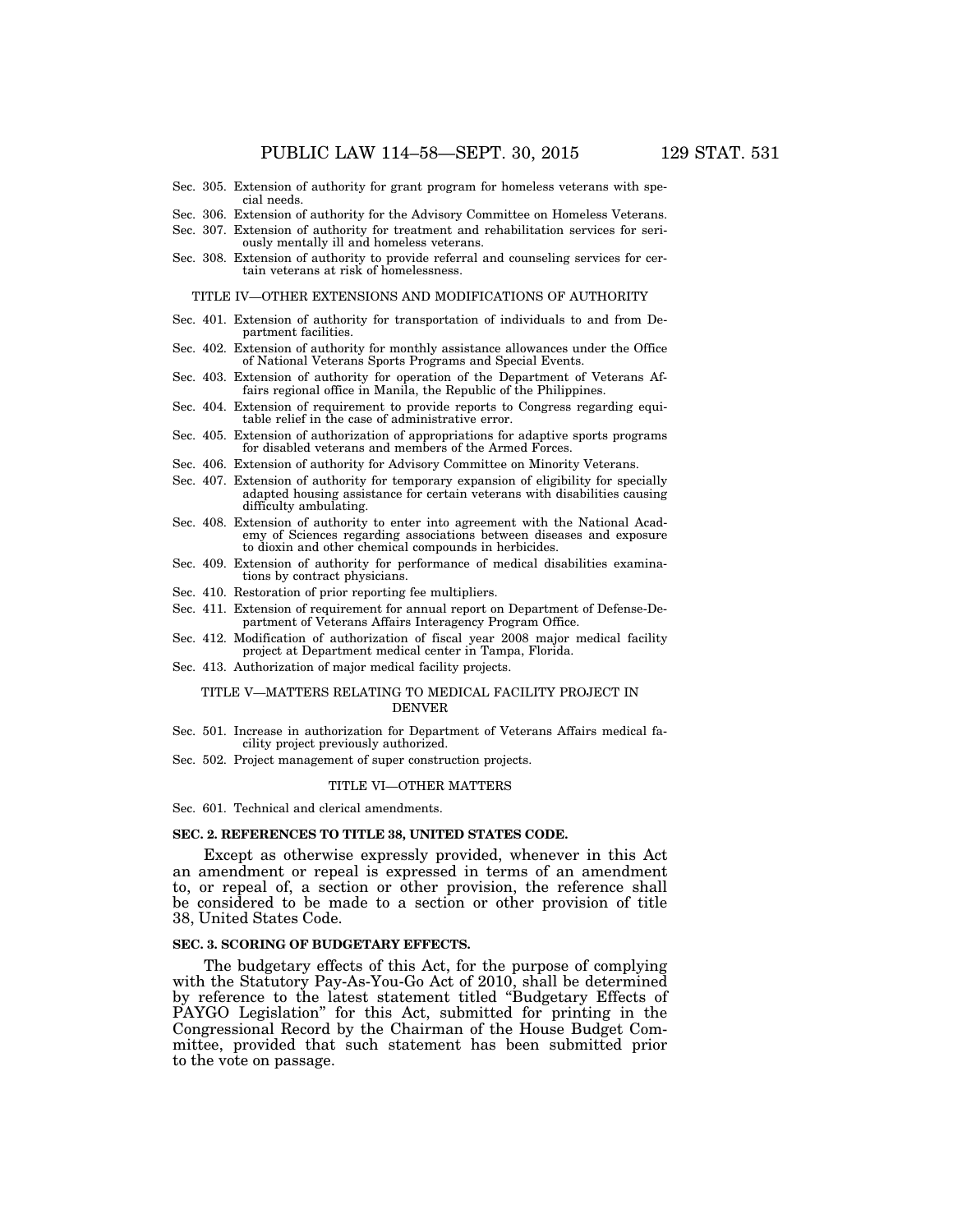### **TITLE I—EXTENSIONS OF AUTHORITY RELATING TO HEALTH CARE**

#### **SEC. 101. EXTENSION OF AUTHORITY FOR COLLECTION OF COPAY-MENTS FOR HOSPITAL CARE AND NURSING HOME CARE.**

38 USC 1710.

Section  $1710(f)(2)(B)$  is amended by striking "September 30, 2015'' and inserting ''September 30, 2016''.

#### **SEC. 102. EXTENSION OF REQUIREMENT TO PROVIDE NURSING HOME CARE TO CERTAIN VETERANS WITH SERVICE-CONNECTED DISABILITIES.**

Section 1710A(d) is amended by striking "December 31, 2015" and inserting ''December 31, 2016''.

#### **SEC. 103. EXTENSION OF AUTHORIZATION OF APPROPRIATIONS FOR ASSISTANCE AND SUPPORT SERVICES FOR CAREGIVERS.**

Section 1720G(e) is amended—

 $(1)$  in paragraph  $(1)$ , by striking "and";

(2) in paragraph (2), by striking the period at the end and inserting ''; and''; and

(3) by adding at the end the following new paragraph:  $(3)$  \$625,000,000 for fiscal year 2016.".

#### **SEC. 104. EXTENSION OF AUTHORITY FOR RECOVERY FROM THIRD PARTIES OF COST OF CARE AND SERVICES FURNISHED TO VETERANS WITH HEALTH-PLAN CONTRACTS FOR NON-SERVICE-CONNECTED DISABILITY.**

Section  $1729(a)(2)(E)$  is amended, in the matter preceding clause (i), by striking ''October 1, 2015'' and inserting ''October 1, 2016''.

#### **SEC. 105. EXTENSION OF AUTHORITY FOR PILOT PROGRAM ON ASSIST-ANCE FOR CHILD CARE FOR CERTAIN VETERANS RECEIVING HEALTH CARE.**

(a) EXTENSION OF AUTHORITY.—Subsection (e) of section 205 of the Caregivers and Veterans Omnibus Health Services Act of 2010 (Public Law 111–163; 124 Stat. 1144; 38 U.S.C. 1710 note) is amended by striking ''December 31, 2015'' and inserting ''December 31, 2016''.

(b) AUTHORIZATION OF APPROPRIATIONS.—Subsection (h) of such section is amended by striking "and 2015" and inserting ", 2015, and 2016''.

#### **SEC. 106. EXTENSION OF AUTHORITY TO MAKE GRANTS TO VETERANS SERVICE ORGANIZATIONS FOR TRANSPORTATION OF HIGHLY RURAL VETERANS.**

Section 307(d) of the Caregivers and Veterans Omnibus Health Services Act of 2010 (Public Law 111–163; 124 Stat. 1154; 38 U.S.C. 1710 note) is amended by striking "2015" and inserting ''2016''.

#### **SEC. 107. EXTENSION OF AUTHORITY FOR DOD–VA HEALTH CARE SHARING INCENTIVE FUND.**

Section 8111(d)(3) is amended by striking "September 30, 2015" and inserting ''September 30, 2016''.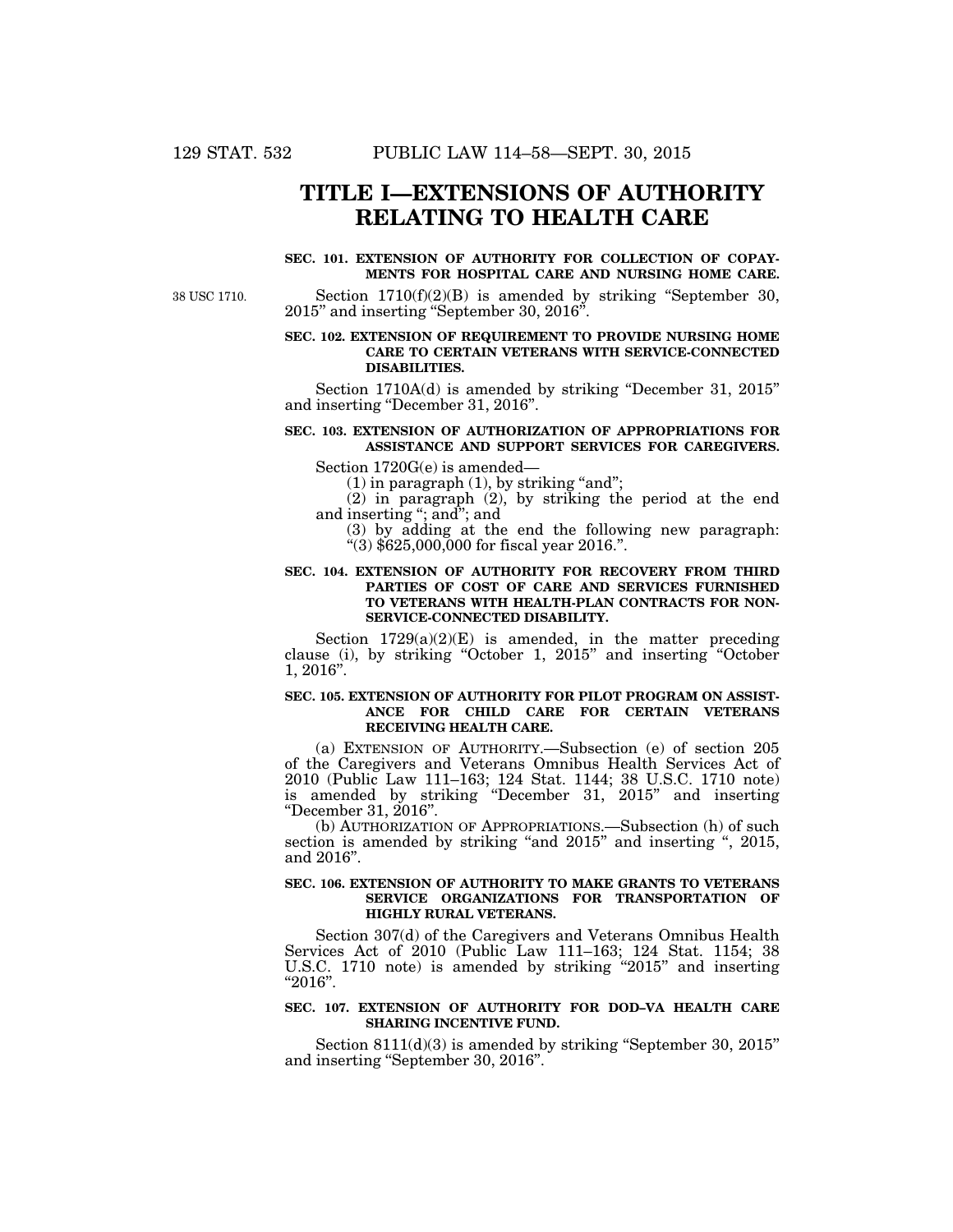#### **SEC. 108. EXTENSION OF AUTHORITY FOR JOINT DEPARTMENT OF DEFENSE-DEPARTMENT OF VETERANS AFFAIRS MEDICAL FACILITY DEMONSTRATION FUND.**

Section 1704(e) of the National Defense Authorization Act for Fiscal Year 2010 (Public Law 111–84; 123 Stat. 2573), as amended by section 722 of the Carl Levin and Howard P. ''Buck'' McKeon National Defense Authorization Act for Fiscal Year 2015 (Public Law 113–291;128 Stat. 3417), is amended by striking ''September 30, 2016'' and inserting ''September 30, 2017''.

#### **SEC. 109. EXTENSION OF AUTHORITY FOR PILOT PROGRAM ON COUN-SELING IN RETREAT SETTINGS FOR WOMEN VETERANS NEWLY SEPARATED FROM SERVICE.**

(a) EXTENSION.—Subsection (d) of section 203 of the Caregivers and Veterans Omnibus Health Services Act of 2010 (Public Law 111–163; 124 Stat. 1143) is amended by striking ''December 31, 2015'' and inserting ''December 31, 2016''.

(b) AUTHORIZATION OF APPROPRIATIONS.—Subsection (f) of such section is amended by striking "and 2015" and inserting "2015, and 2016''.

## **TITLE II—EXTENSIONS OF AUTHORITY RELATING TO BENEFITS**

#### **SEC. 201. EXTENSION OF AUTHORITY FOR THE VETERANS' ADVISORY COMMITTEE ON EDUCATION.**

Section 3692(c) is amended by striking "December 31, 2015" 38 USC 3692. and inserting ''December 31, 2016''.

#### **SEC. 202. EXTENSION OF AUTHORITY FOR CALCULATING NET VALUE OF REAL PROPERTY AT TIME OF FORECLOSURE.**

Section  $3732(c)(11)$  is amended by striking "October 1,  $2015$ " and inserting ''October 1, 2016''.

### **SEC. 203. EXTENSION OF AUTHORITY RELATING TO VENDEE LOANS.**

Section  $3733(a)(7)$  is amended—

(1) in the matter preceding subparagraph (A), by striking ''September 30, 2015'' and inserting ''September 30, 2016''; and (2) in subparagraph (C), by striking ''September 30, 2015,'' and inserting ''September 30, 2016,''.

#### **SEC. 204. EXTENSION OF AUTHORITY TO PROVIDE REHABILITATION AND VOCATIONAL BENEFITS TO MEMBERS OF THE ARMED FORCES WITH SEVERE INJURIES OR ILLNESSES.**

Section 1631(b)(2) of the Wounded Warrior Act (title XVI of Public Law 110–181; 122 Stat. 458; 10 U.S.C. 1071 note) is amended by striking ''December 31, 2015'' and inserting ''December 31, 2016''.

### **TITLE III—EXTENSIONS OF AUTHORITY RELATING TO HOMELESSNESS**

#### **SEC. 301. EXTENSION OF AUTHORITY FOR HOMELESS VETERANS RE-INTEGRATION PROGRAMS.**

Section  $2021(e)(1)(F)$  is amended by striking "2015" and inserting "2016".

38 USC 1712A note.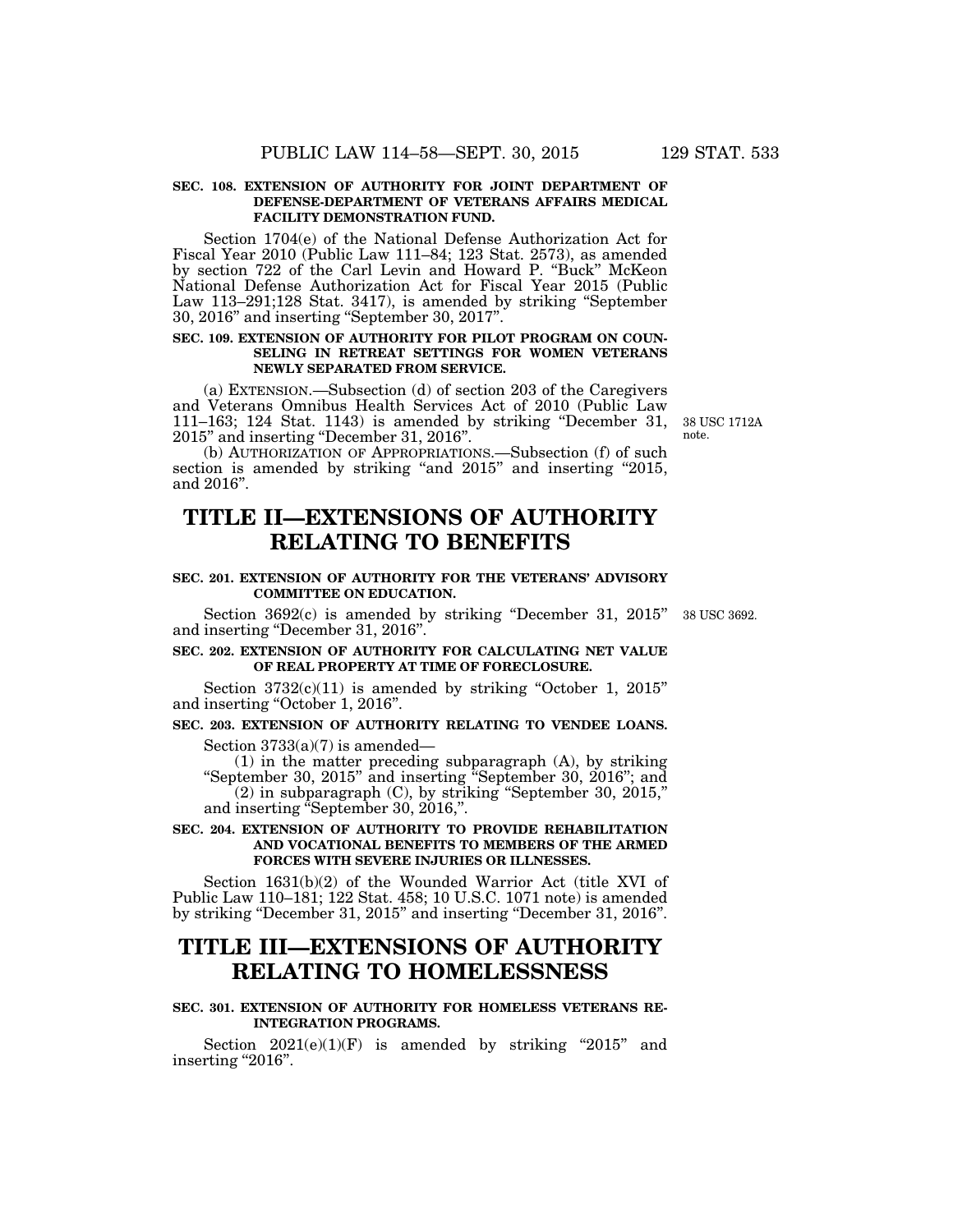#### **SEC. 302. EXTENSION OF AUTHORITY FOR HOMELESS WOMEN VET-ERANS AND HOMELESS VETERANS WITH CHILDREN RE-INTEGRATION PROGRAM.**

38 USC 2021A.

Section  $2021A(f)(1)$  is amended by striking "2015" and inserting ''2016''.

#### **SEC. 303. EXTENSION OF AUTHORITY TO PROVIDE HOUSING ASSIST-ANCE FOR HOMELESS VETERANS.**

Section 2041(c) is amended by striking ''September 30, 2015'' and inserting ''September 30, 2016''.

#### **SEC. 304. EXTENSION OF AUTHORITY TO PROVIDE FINANCIAL ASSIST-ANCE FOR SUPPORTIVE SERVICES FOR VERY LOW-INCOME VETERAN FAMILIES IN PERMANENT HOUSING.**

Section  $2044(e)(1)(E)$  is amended by striking "fiscal years  $2013$ through 2015'' and inserting ''fiscal years 2015 through 2016''.

#### **SEC. 305. EXTENSION OF AUTHORITY FOR GRANT PROGRAM FOR HOMELESS VETERANS WITH SPECIAL NEEDS.**

Section  $2061(d)(1)$  is amended by striking "2015" and inserting ''2016''.

#### **SEC. 306. EXTENSION OF AUTHORITY FOR THE ADVISORY COMMITTEE ON HOMELESS VETERANS.**

Section 2066(d) is amended by striking "December 31, 2015" and inserting ''December 31, 2016''.

#### **SEC. 307. EXTENSION OF AUTHORITY FOR TREATMENT AND REHABILITATION SERVICES FOR SERIOUSLY MENTALLY ILL AND HOMELESS VETERANS.**

(a) GENERAL TREATMENT.—Section 2031(b) is amended by striking "September 30, 2015" and inserting "September 30, 2016". (b) ADDITIONAL SERVICES AT CERTAIN LOCATIONS.—Section 2033(d) is amended by striking ''September 30, 2015'' and inserting ''September 30, 2016''.

#### **SEC. 308. EXTENSION OF AUTHORITY TO PROVIDE REFERRAL AND COUNSELING SERVICES FOR CERTAIN VETERANS AT RISK OF HOMELESSNESS.**

Section 2023(d) is amended by striking ''September 30, 2015'' and inserting ''September 30, 2016''.

## **TITLE IV—OTHER EXTENSIONS AND MODIFICATIONS OF AUTHORITY**

#### **SEC. 401. EXTENSION OF AUTHORITY FOR TRANSPORTATION OF INDIVIDUALS TO AND FROM DEPARTMENT FACILITIES.**

Section 111A(a)(2) is amended by striking "December 31, 2015" and inserting ''December 31, 2016''.

#### **SEC. 402. EXTENSION OF AUTHORITY FOR MONTHLY ASSISTANCE ALLOWANCES UNDER THE OFFICE OF NATIONAL VET-ERANS SPORTS PROGRAMS AND SPECIAL EVENTS.**

Section  $322(d)(4)$  is amended by striking "2015" and inserting ''2016''.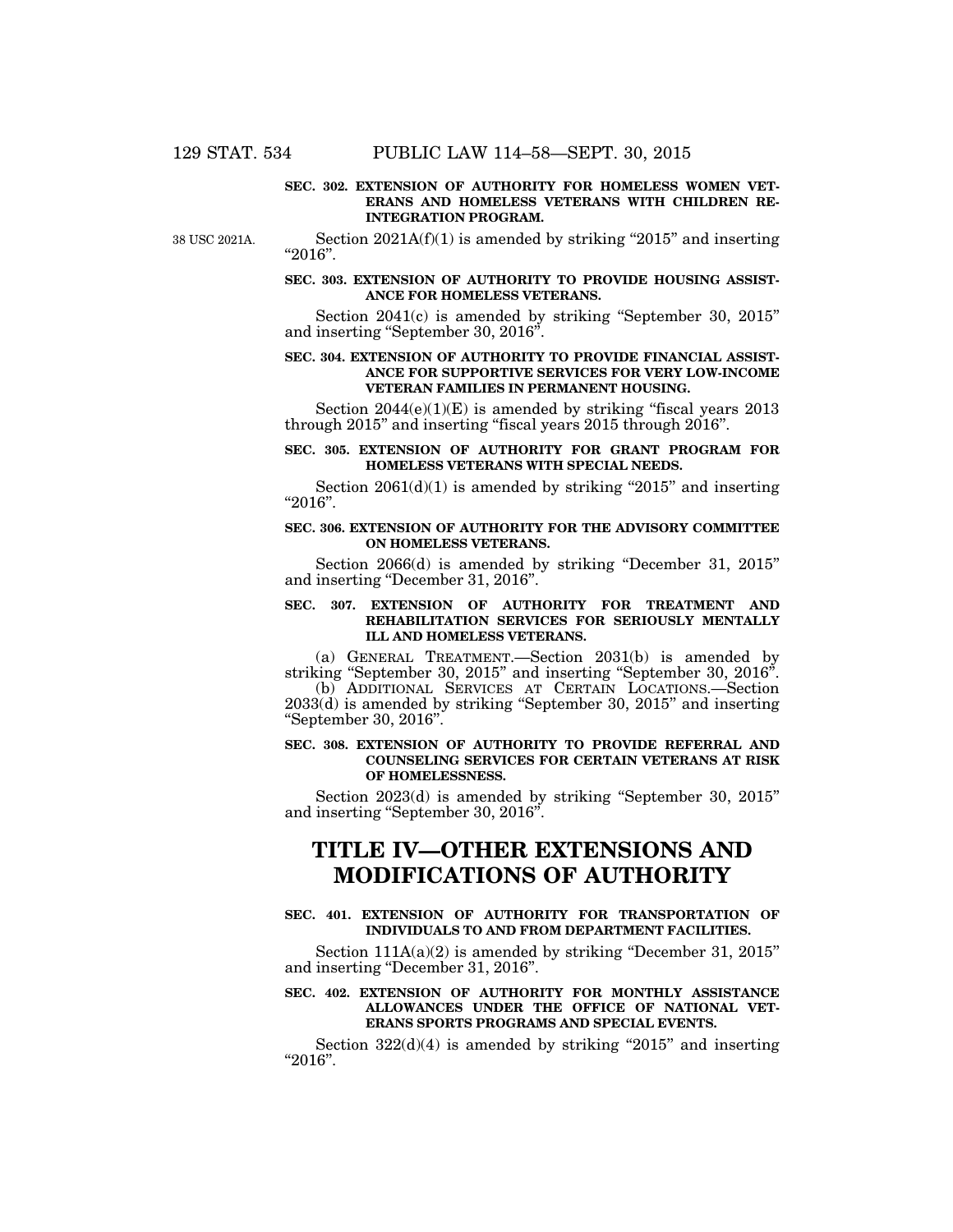#### **SEC. 403. EXTENSION OF AUTHORITY FOR OPERATION OF THE DEPARTMENT OF VETERANS AFFAIRS REGIONAL OFFICE IN MANILA, THE REPUBLIC OF THE PHILIPPINES.**

Section 315(b) is amended by striking "September 30, 2015" 38 USC 315. and inserting ''September 30, 2016''.

#### **SEC. 404. EXTENSION OF REQUIREMENT TO PROVIDE REPORTS TO CONGRESS REGARDING EQUITABLE RELIEF IN THE CASE OF ADMINISTRATIVE ERROR.**

Section 503(c) is amended by striking "December 31, 2015" and inserting ''December 31, 2016''.

#### **SEC. 405. EXTENSION OF AUTHORIZATION OF APPROPRIATIONS FOR ADAPTIVE SPORTS PROGRAMS FOR DISABLED VETERANS AND MEMBERS OF THE ARMED FORCES.**

Section  $521A(g)(1)$  is amended by striking "2015" and inserting ''2016''.

#### **SEC. 406. EXTENSION OF AUTHORITY FOR ADVISORY COMMITTEE ON MINORITY VETERANS.**

Section 544(e) is amended by striking "December 31, 2015" and inserting ''December 31, 2016''.

#### **SEC. 407. EXTENSION OF AUTHORITY FOR TEMPORARY EXPANSION OF ELIGIBILITY FOR SPECIALLY ADAPTED HOUSING ASSISTANCE FOR CERTAIN VETERANS WITH DISABILITIES CAUSING DIFFICULTY AMBULATING.**

Section  $2101(a)(4)$  is amended—

(1) in subparagraph (A), by striking ''September 30, 2015'' and inserting ''September 30, 2016''; and

 $(2)$  in subparagraph  $(B)$ , by striking "each of fiscal years"  $2014$  and  $2015$ <sup>"</sup> and inserting "each of fiscal years  $2014$  through 2016''.

#### **SEC. 408. EXTENSION OF AUTHORITY TO ENTER INTO AGREEMENT WITH THE NATIONAL ACADEMY OF SCIENCES REGARDING ASSOCIATIONS BETWEEN DISEASES AND EXPOSURE TO DIOXIN AND OTHER CHEMICAL COMPOUNDS IN HERBI-CIDES.**

Section 3(i) of the Agent Orange Act of 1991 (Public Law 102–4; 38 U.S.C. 1116 note) is amended by striking ''December 31, 2015'' and inserting ''December 31, 2016''.

#### **SEC. 409. EXTENSION OF AUTHORITY FOR PERFORMANCE OF MEDICAL DISABILITIES EXAMINATIONS BY CONTRACT PHYSICIANS.**

Subsection (c) of section 704 of the Veterans Benefits Act of 2003 (38 U.S.C. 5101 note) is amended by striking ''December 31, 2015'' and inserting ''December 31, 2016''.

#### **SEC. 410. RESTORATION OF PRIOR REPORTING FEE MULTIPLIERS.**

Section 406 of the Department of Veterans Affairs Expiring Authorities Act of 2014 (Public Law 113–175; 38 U.S.C. 3684 note) is amended by striking "one-year" and inserting "two-year".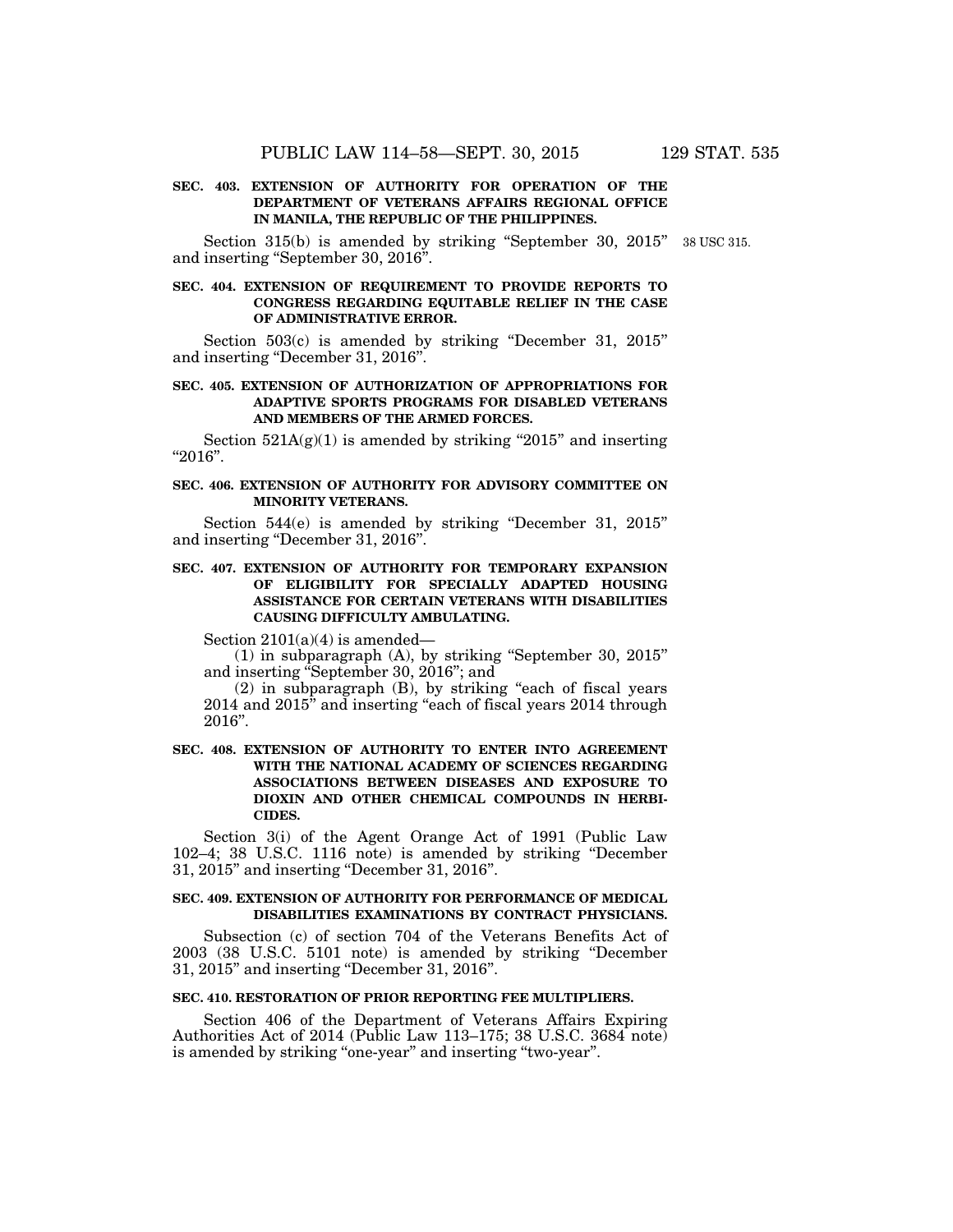#### **SEC. 411. EXTENSION OF REQUIREMENT FOR ANNUAL REPORT ON DEPARTMENT OF DEFENSE-DEPARTMENT OF VETERANS AFFAIRS INTERAGENCY PROGRAM OFFICE.**

Section 1635(h)(1) of the National Defense Authorization Act for Fiscal Year 2008 (Public Law 110–181; 10 U.S.C. 1071 note) is amended by striking "2015" and inserting "2016".

#### **SEC. 412. MODIFICATION OF AUTHORIZATION OF FISCAL YEAR 2008 MAJOR MEDICAL FACILITY PROJECT AT DEPARTMENT MEDICAL CENTER IN TAMPA, FLORIDA.**

(a) MODIFICATION OF AUTHORIZATION.—In chapter 3 of the Supplemental Appropriations Act, 2008 (Public Law 110–252; 122 Stat. 2326), in the matter under the heading ''Department of Veterans Affairs–Departmental Administration–Construction, Major Projects", after "Five Year Capital Plan" insert the following: "and for constructing a new bed tower at the Department of Veterans Affairs medical center in Tampa, Florida, in lieu of providing bed tower upgrades at such medical center''.

(b) EMERGENCY DESIGNATION.—

(1) IN GENERAL.—Subsection (a) is designated as an emergency requirement pursuant to section 4(g) of the Statutory Pay-As-You-Go Act of 2010 (2 U.S.C. 933(g)).

(2) DESIGNATION IN SENATE.—In the Senate, subsection (a) is designated as an emergency requirement pursuant to section  $403(a)$  of S. Con. Res. 13 (111th Congress), the concurrent resolution on the budget for fiscal year 2010.

#### **SEC. 413. AUTHORIZATION OF MAJOR MEDICAL FACILITY PROJECTS.**

(a) AUTHORIZATION.—The Secretary of Veterans Affairs may carry out the following major medical facility projects, with each project to be carried out in an amount not to exceed the amount specified for that project:

(1) Construction of a community living center, outpatient clinic, renovated domiciliary, and renovation of existing buildings in Canandaigua, New York, in an amount not to exceed \$158,980,000.

(2) Seismic corrections to the mental health and community living center in Long Beach, California, in an amount not to exceed \$126,100,000.

(3) Seismic correction of 12 buildings in West Los Angeles, California, in an amount not to exceed \$70,500,000.

(4) Construction of a spinal cord injury building and seismic corrections in San Diego, California, in an amount not to exceed \$205,840,000.

(b) AUTHORIZATION OF APPROPRIATIONS.—There is authorized to be appropriated to the Secretary of Veterans Affairs for fiscal year 2015 or the year in which funds are appropriated for the Construction, Major Projects, account, a total of \$561,420,000 for the projects authorized in subsection (a).

(c) LIMITATION.—The projects authorized under this section may only be carried out using—

(1) funds appropriated for fiscal year 2015 pursuant to the authorization of appropriations in subsection (b);

(2) funds available for Construction, Major Projects for a fiscal year before fiscal year 2015 that remain available for obligation;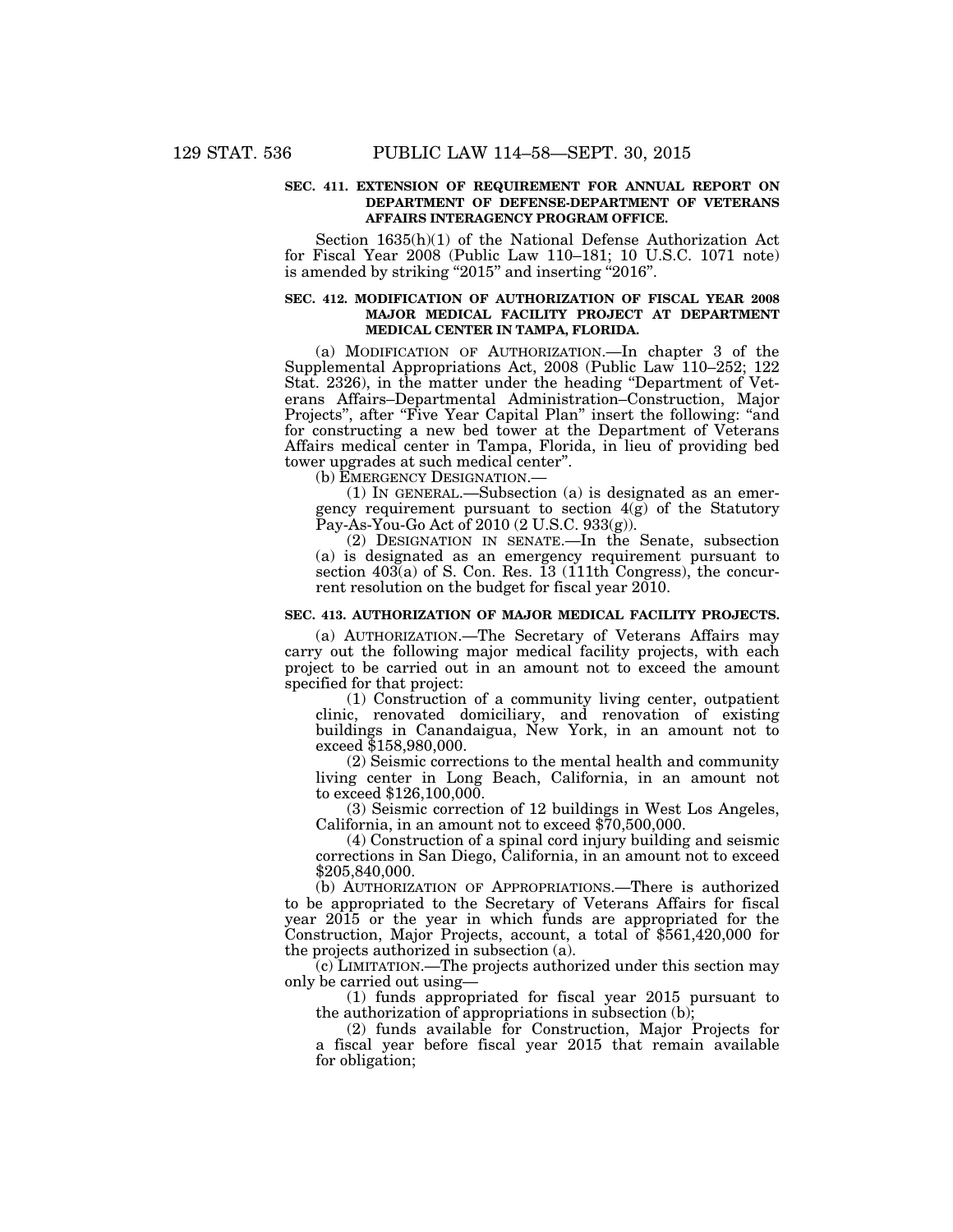(3) funds available for Construction, Major Projects, for a fiscal year after fiscal year 2015 that remain available for obligation;

(4) funds appropriated for Construction, Major Projects, for fiscal year  $2015$  for a category of activity not specific to a project;

(5) funds appropriated for Construction, Major Projects, for a fiscal year before 2015 for a category of activity not specific to a project; and

(6) funds appropriated for Construction, Major Projects, for a fiscal year after 2015 for a category of activity not specific to a project.

### **TITLE V—MATTERS RELATING TO MED-ICAL FACILITY PROJECT IN DENVER**

#### **SEC. 501. INCREASE IN AUTHORIZATION FOR DEPARTMENT OF VET-ERANS AFFAIRS MEDICAL FACILITY PROJECT PRE-VIOUSLY AUTHORIZED.**

(a) IN GENERAL.—Section 2(a) of the Construction Authorization and Choice Improvement Act (Public Law 114–19; 129 Stat. 215), as amended by section 1 of Public Law 114–25, is further amended by striking ''\$1,050,000,000'' and inserting ''\$1,675,000,000''.

(b) SENSE OF CONGRESS.—It is the sense of Congress that the Continuing Appropriations Resolution, 2016 authorizes the Secretary of Veterans Affairs to transfer discretionary unobligated balances appropriated for fiscal year 2015 and discretionary advance appropriations for fiscal year 2016 to fund the increase under subsection (a) of the authorization to carry out the medical facility construction project in Denver, Colorado, specified in section 2 of the Construction Authorization and Choice Improvement Act (Public Law 114–19; 129 Stat. 215).

(c) PROHIBITION ON TRANSFER OF CERTAIN AMOUNTS.—The Secretary may not transfer any amounts from the Veterans Choice Fund established under section 802 of the Veterans Access, Choice, and Accountability Act of 2014 (Public Law 113–146; 38 U.S.C. 1701 note) to fund the increase under subsection (a) of the authorization to carry out the medical facility construction project described in subsection (b).

#### **SEC. 502. PROJECT MANAGEMENT OF SUPER CONSTRUCTION PROJECTS.**

(a) IN GENERAL.—Section 8103 of title 38, United States Code, is amended by adding at the end the following new subsection:

 $(e)(1)$  In the case of any super construction project, the Secretary shall enter into an agreement with an appropriate non-Department Federal entity to provide full project management services for the super construction project, including management over the project design, acquisition, construction, and contract changes.

 $i(2)$  An agreement entered into under paragraph (1) with a Federal entity shall provide that the Secretary shall reimburse the Federal entity for all costs associated with the provision of project management services under the agreement.

''(3) In this subsection, the term 'super construction project' means a project for the construction, alteration, or acquisition of

Contracts.

Reimbursement.

Definition.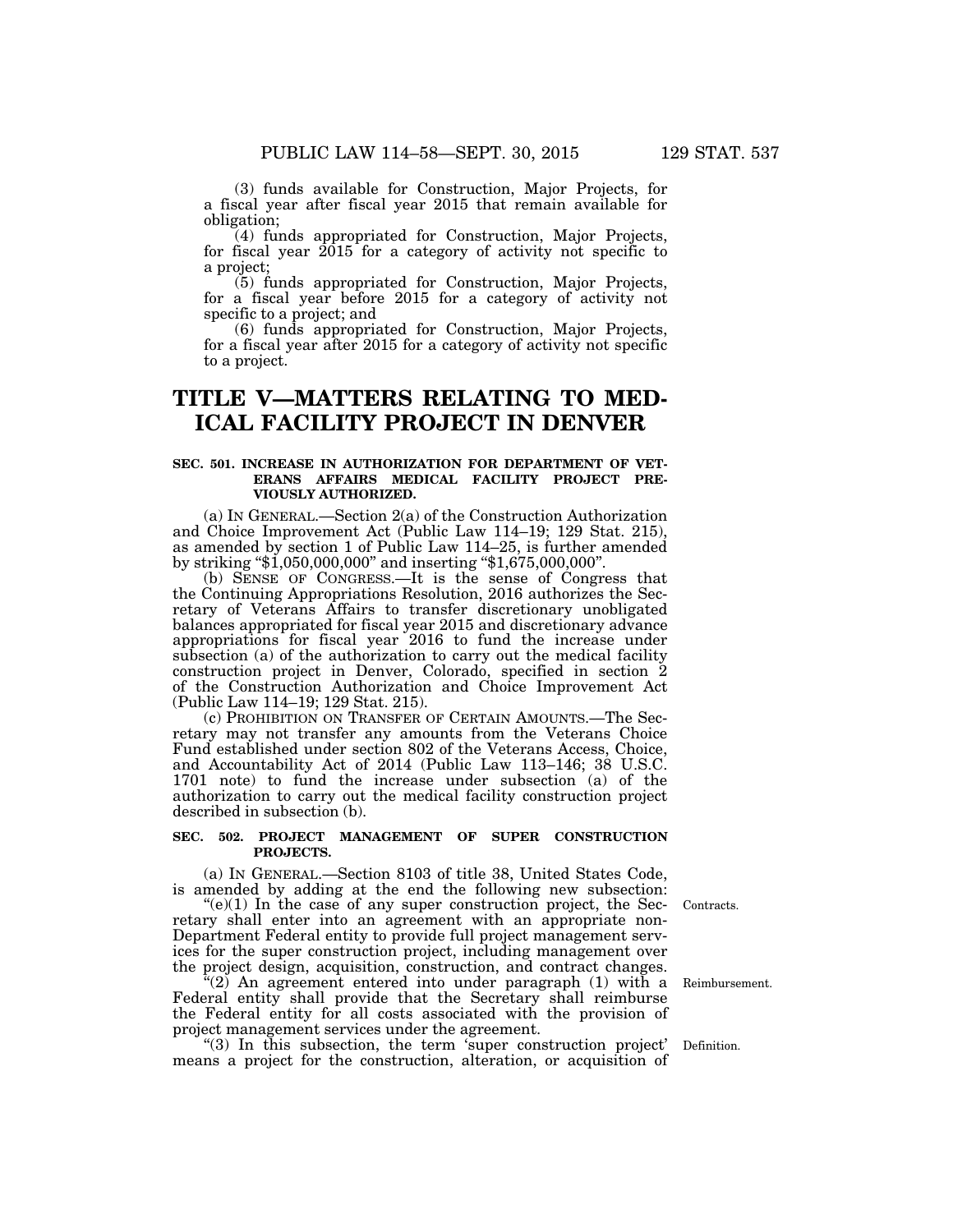a medical facility involving a total expenditure of more than \$100,000,000.''.

38 USC 8103 note.

(b) APPLICATION.—The amendment made by subsection (a) shall apply with respect to the following:

(1) The medical facility construction project in Denver, Colorado, specified in section 2 of the Construction Authorization and Choice Improvement Act (Public Law 114–19; 129 Stat. 215).

(2) Any super construction project (as defined in section 8103(e)(3) of title 38, United States Code, as added by subsection (a)) that is authorized on or after the date of the enactment of this Act.

### **TITLE VI—OTHER MATTERS**

**SEC. 601. TECHNICAL AND CLERICAL AMENDMENTS.** 

Title 38, United States Code, is amended—

38 USC 111.

 $(1)$  in section 111(b)–

(A) in paragraph (1), by striking "subsection  $(g)(2)(A)$ " and inserting "subsection  $(g)(2)$ "; and

(B) in paragraph  $(3)(C)$ , by striking " $(42 \text{ U.S.C.})$ 1395(l))" and inserting " $(42 \text{ U.S.C. } 1395 \text{m(l)})$ ";

(2) in the table of sections at the beginning of chapter 5 of such title, by striking the item relating to section 521A and inserting the following:

''521A. Adaptive sports programs for disabled veterans and members of the Armed Forces.'';

(3) in section  $1503(a)(5)$ , by striking "subclause" and inserting ''subparagraph'' each place it appears;

 $(4)$  in section  $1710(e)(1)$ 

(A) in subparagraph (D), by striking ''(as defined in section  $1712A(a)(2)(\bar{B})$  of this title)"; and

(B) in subparagraph (F)(viii), by striking ''Myleodysplasic'' and inserting ''Myelodysplastic'';

 $(5)$  in section  $1710D(c)(1)$ , by striking "(as defined in section  $1712A(a)(2)(B)$  of this title)";

(6) in section  $1720G(a)(7)(B)(iii)$ , by striking "has" and inserting "have";

(7) in section  $1781(a)(4)$ , by striking the semicolon and inserting a comma;

 $(8)$  in section 1832(b)(2), by striking " $(b)(2)$ " and inserting " $(b)(3)$ ":

 $(9)$  in section 2044(b)(1)(D), by striking "federal" and inserting "Federal";

 $(10)$  in section 2101(a), by moving the margins of paragraph (2), and of the subparagraphs, clauses, and subclauses therein, 2 ems to the left;

 $(11)$  in section  $2101(a)(2)(B)$  by striking clause (ii) and inserting the following new clause (ii):

"(ii) The disability is due to-

''(I) blindness in both eyes, having only light perception, plus

''(II) loss or loss of use of one lower extremity.''.

 $(12)$  in section  $2109(a)$  by striking "provisions of section" and inserting ''provisions of sections'';